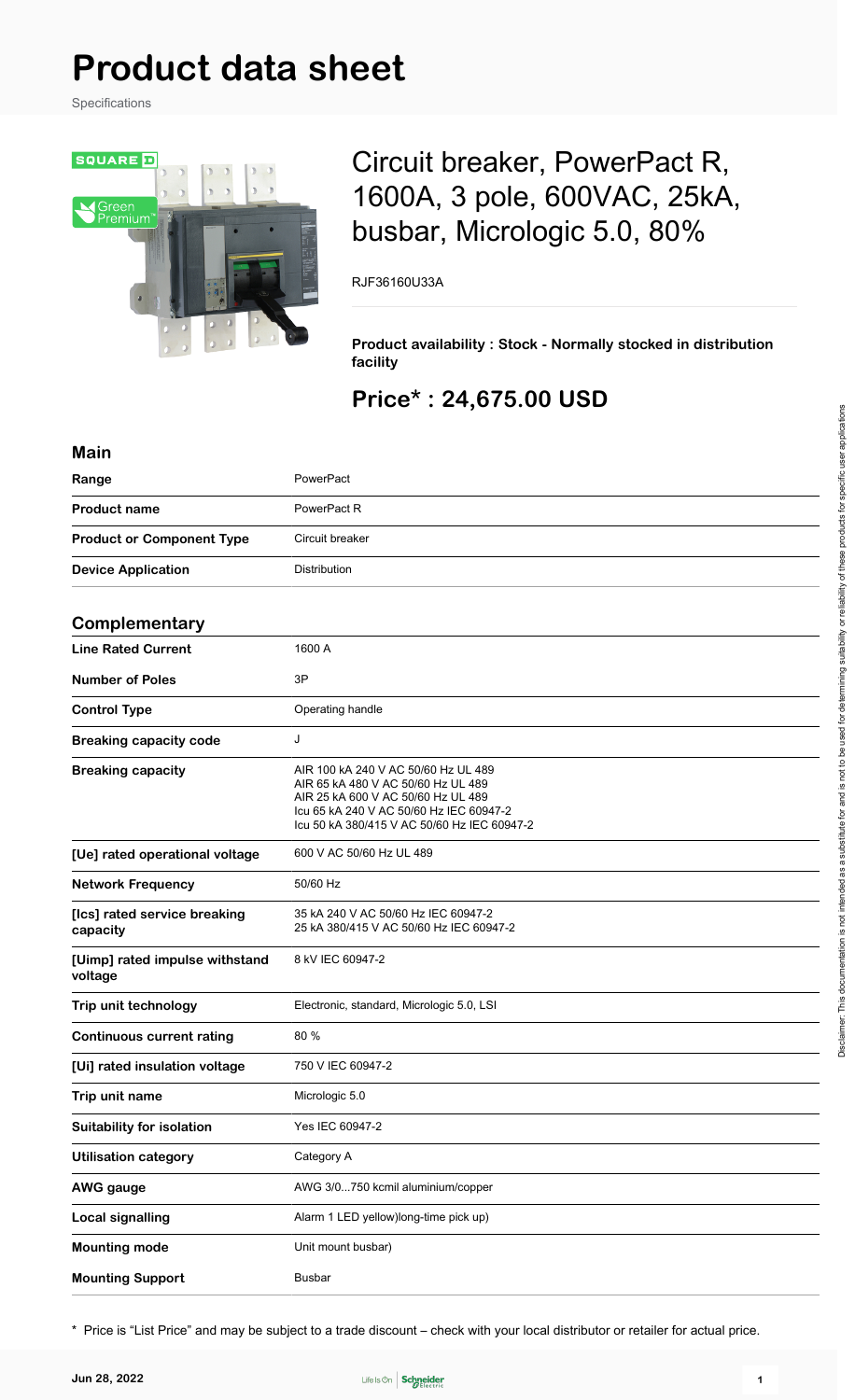| <b>Electrical connection</b> | Busbar connection line<br>Busbar connection load                                                                                                                                                   |
|------------------------------|----------------------------------------------------------------------------------------------------------------------------------------------------------------------------------------------------|
| <b>Terminal identifier</b>   | <b>AL2500RK</b>                                                                                                                                                                                    |
| <b>Tightening torque</b>     | 548.75 lbf.in (62 N.m) 0.080.62 in <sup>2</sup> (50400 mm <sup>2</sup> ) (AWG 1/0750 kcmil)<br>548.75 lbf.in (62 N.m) 0.080.23 in <sup>2</sup> (50150 mm <sup>2</sup> ) (2 x AWG 1/02 x 300 kcmil) |
| Number of slots              | 2 auxiliary switch OF plug-in)<br>1 alarm switch SD plug-in)<br>1 voltage release MN or MX plug-in)                                                                                                |
| Power wire stripping length  | 1.38 in (35 mm)                                                                                                                                                                                    |
| <b>Height</b>                | 16.24 in (412.50 mm)                                                                                                                                                                               |
| Width                        | 16.54 in (420.12 mm)                                                                                                                                                                               |
| Depth                        | 14.49 in (368.05 mm)                                                                                                                                                                               |
| <b>Net Weight</b>            | 52 lb(US) (23.59 kg)                                                                                                                                                                               |
| <b>Quantity per Set</b>      | 1                                                                                                                                                                                                  |

#### **Environment**

| <b>Quality labels</b>                                  | СE                                                                             |
|--------------------------------------------------------|--------------------------------------------------------------------------------|
| <b>Standards</b>                                       | UL<br><b>CSA</b><br><b>NEMA</b><br><b>NMX J-266</b><br>IEC 60947-2             |
| <b>Product certifications</b>                          | UL<br><b>CSA</b><br><b>NOM</b>                                                 |
| IP degree of protection                                | <b>IP40</b>                                                                    |
| <b>Pollution degree</b>                                | 3 IEC 60947-1                                                                  |
| <b>Ambient Air Temperature for</b><br><b>Operation</b> | $-13158$ °F (-2570 °C)                                                         |
| <b>Ambient Air Temperature for</b><br><b>Storage</b>   | $-58185$ °F ( $-5085$ °C)                                                      |
| <b>Operating altitude</b>                              | $<$ 6561.68 ft (2000 m) without derating<br>13123.36 ft (4000 m) with derating |

## **Ordering and shipping details**

| Category                 | 01245-RG, H, J, K, L, N UNIT MT BREAKERS |
|--------------------------|------------------------------------------|
| <b>Discount Schedule</b> | DE <sub>2</sub>                          |
| <b>GTIN</b>              | 785901495598                             |
| Nbr. of units in pkg.    |                                          |
| Package weight(Lbs)      | 52.00 lb(US) (23.587 kg)                 |
| Returnability            | Yes                                      |
| Country of origin        | US.                                      |

#### **Packing Units**

| Unit Type of Package 1 | PCE                |
|------------------------|--------------------|
| Package 1 Height       | 16.22 in (41.2 cm) |
| Package 1 width        | 16.54 in (42 cm)   |
| Package 1 Length       | 14.49 in (36.8 cm) |
|                        |                    |

#### **Offer Sustainability**

**Sustainable offer status** Green Premium product